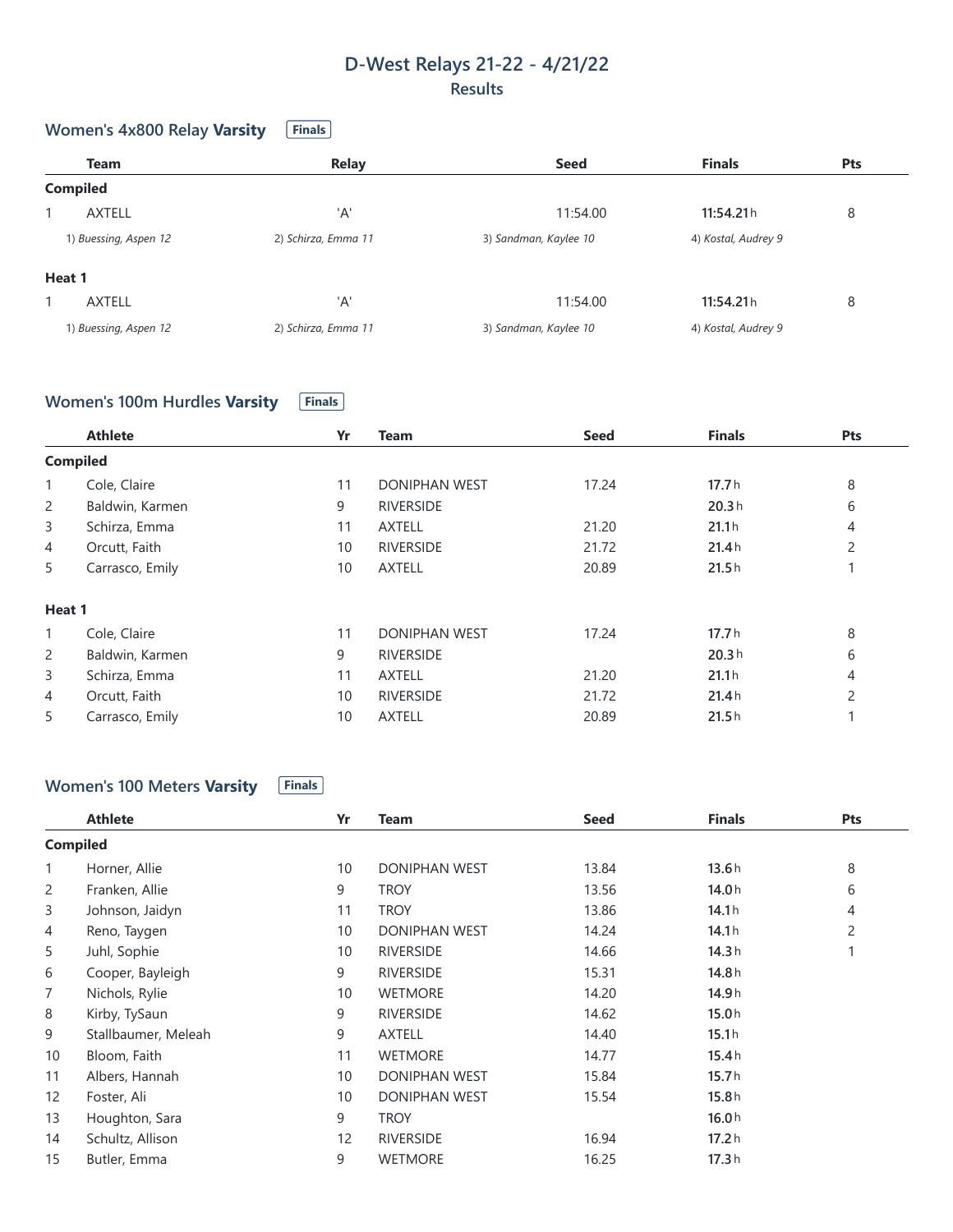| 16           | Helmstetter, Madison | 10 | DONIPHAN WEST        |       | 17.5h |                |
|--------------|----------------------|----|----------------------|-------|-------|----------------|
| 17           | Miner, Kaylynn       | 10 | DONIPHAN WEST        |       | 18.1h |                |
| 18           | Olivieri, Alexis     | 9  | <b>TROY</b>          | 19.75 | 19.2h |                |
| 19           | Collins, Faith       | 11 | DONIPHAN WEST        |       | 20.0h |                |
| Heat 1       |                      |    |                      |       |       |                |
| $\mathbf{1}$ | Houghton, Sara       | 9  | <b>TROY</b>          |       | 16.0h |                |
| 2            | Helmstetter, Madison | 10 | DONIPHAN WEST        |       | 17.5h |                |
| 3            | Miner, Kaylynn       | 10 | DONIPHAN WEST        |       | 18.1h |                |
| Heat 2       |                      |    |                      |       |       |                |
| 1            | Cooper, Bayleigh     | 9  | <b>RIVERSIDE</b>     | 15.31 | 14.8h |                |
| 2            | Bloom, Faith         | 11 | WETMORE              | 14.77 | 15.4h |                |
| 3            | Albers, Hannah       | 10 | DONIPHAN WEST        | 15.84 | 15.7h |                |
| 4            | Foster, Ali          | 10 | DONIPHAN WEST        | 15.54 | 15.8h |                |
| 5            | Schultz, Allison     | 12 | <b>RIVERSIDE</b>     | 16.94 | 17.2h |                |
| 6            | Butler, Emma         | 9  | <b>WETMORE</b>       | 16.25 | 17.3h |                |
| 7            | Olivieri, Alexis     | 9  | <b>TROY</b>          | 19.75 | 19.2h |                |
| 8            | Collins, Faith       | 11 | DONIPHAN WEST        |       | 20.0h |                |
| Heat 3       |                      |    |                      |       |       |                |
| $\mathbf{1}$ | Horner, Allie        | 10 | <b>DONIPHAN WEST</b> | 13.84 | 13.6h | 8              |
| 2            | Franken, Allie       | 9  | <b>TROY</b>          | 13.56 | 14.0h | 6              |
| 3            | Johnson, Jaidyn      | 11 | <b>TROY</b>          | 13.86 | 14.1h | 4              |
| 4            | Reno, Taygen         | 10 | <b>DONIPHAN WEST</b> | 14.24 | 14.1h | $\overline{c}$ |
| 5            | Juhl, Sophie         | 10 | <b>RIVERSIDE</b>     | 14.66 | 14.3h | 1              |
| 6            | Nichols, Rylie       | 10 | WETMORE              | 14.20 | 14.9h |                |
| 7            | Kirby, TySaun        | 9  | <b>RIVERSIDE</b>     | 14.62 | 15.0h |                |
| 8            | Stallbaumer, Meleah  | 9  | <b>AXTELL</b>        | 14.40 | 15.1h |                |

# **Women's** 1600 Meters **Varsity Finals**

|                 | <b>Athlete</b>     | Yr | <b>Team</b>          | <b>Seed</b> | <b>Finals</b> | Pts |
|-----------------|--------------------|----|----------------------|-------------|---------------|-----|
| <b>Compiled</b> |                    |    |                      |             |               |     |
|                 | Williams, Elle     | 12 | <b>DONIPHAN WEST</b> | 6:08.00     | 5:51.6h       | 8   |
| 2               | Wiggli, Lani       | 11 | <b>WETMORE</b>       | 6:12.20     | 6:22.9h       | 6   |
| 3               | Leatherman, Lena   | 10 | <b>DONIPHAN WEST</b> | 6:29.60     | 6:25.9h       | 4   |
| 4               | Kostal, Audrey     | 9  | <b>AXTELL</b>        | 6:44.28     | 6:44.9h       | 2   |
| 5               | Grable, Macy       | 9  | <b>TROY</b>          | 7:21.38     | 7:02.5h       |     |
| 6               | Strathman, Chloey  | 10 | <b>AXTELL</b>        | 7:51.68     | 7:06.4h       |     |
| $\overline{7}$  | Blanton, Cassidy   | 9  | <b>DONIPHAN WEST</b> |             | 7:21.9h       |     |
| 8               | McClellan, Lily    | 12 | <b>AXTELL</b>        | 7:30.00     | 7:26.2h       |     |
| 9               | Sanzone, Beatrice  | 11 | <b>WETMORE</b>       | 7:22.00     | 7:43.3h       |     |
| 10              | Lybarger, Ariannah | 11 | <b>AXTELL</b>        | 8:19.89     | 8:33.2h       |     |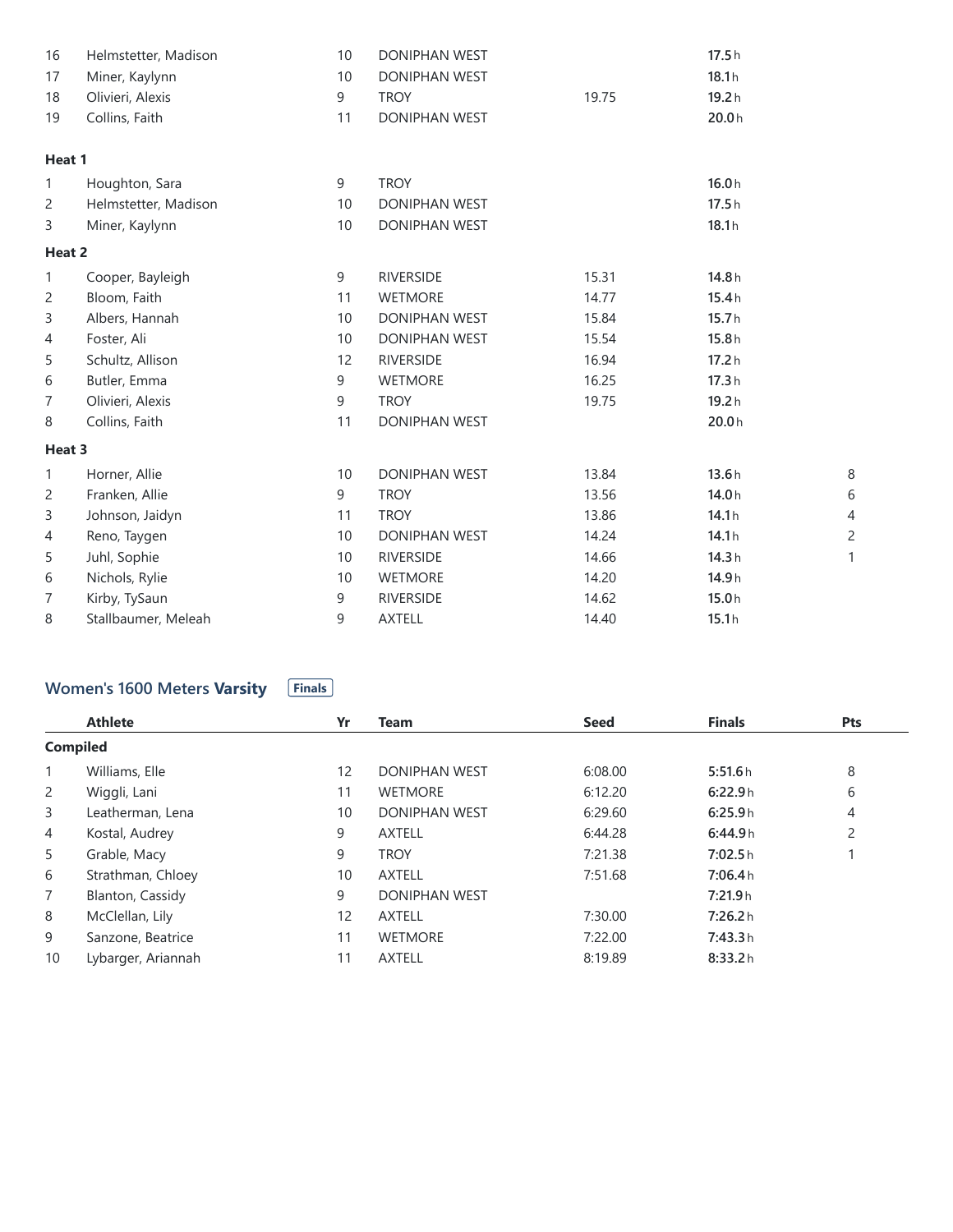#### **Heat 1**

| $\mathbf{1}$   | Williams, Elle     | 12 | <b>DONIPHAN WEST</b> | 6:08.00 | 5:51.6h | 8              |
|----------------|--------------------|----|----------------------|---------|---------|----------------|
| $\mathbf{2}$   | Wiggli, Lani       | 11 | <b>WETMORE</b>       | 6:12.20 | 6:22.9h | 6              |
| 3              | Leatherman, Lena   | 10 | <b>DONIPHAN WEST</b> | 6:29.60 | 6:25.9h | $\overline{4}$ |
| 4              | Kostal, Audrey     | 9  | <b>AXTELL</b>        | 6:44.28 | 6:44.9h | $\mathbf{2}$   |
| 5              | Grable, Macy       | 9  | <b>TROY</b>          | 7:21.38 | 7:02.5h |                |
| 6              | Strathman, Chloey  | 10 | <b>AXTELL</b>        | 7:51.68 | 7:06.4h |                |
| $\overline{7}$ | Blanton, Cassidy   | 9  | DONIPHAN WEST        |         | 7:21.9h |                |
| 8              | McClellan, Lily    | 12 | <b>AXTELL</b>        | 7:30.00 | 7:26.2h |                |
| 9              | Sanzone, Beatrice  | 11 | <b>WETMORE</b>       | 7:22.00 | 7:43.3h |                |
| 10             | Lybarger, Ariannah | 11 | <b>AXTELL</b>        | 8:19.89 | 8:33.2h |                |
|                |                    |    |                      |         |         |                |

# **Women's** 4x100 Relay **Varsity Finals**

| <b>Team</b>                        | <b>Relay</b>             | <b>Seed</b>              | <b>Finals</b>         | Pts            |
|------------------------------------|--------------------------|--------------------------|-----------------------|----------------|
| <b>Compiled</b>                    |                          |                          |                       |                |
| <b>TROY</b><br>1                   | 'A'                      | 56.21                    | 56.34h                | 8              |
| 1) Franken, Allie 9                | 2) Pierce, Jaya 11       | 3) Grable, Macy 9        | 4) Johnson, Jaidyn 11 |                |
| $\overline{2}$<br><b>RIVERSIDE</b> | 'A'                      | 59.29                    | 56.36h                | 6              |
| 1) Juhl, Sophie 10                 | 2) Kirby, TySaun 9       | 3) Cooper, Bayleigh 9    | 4) Baldwin, Karmen 9  |                |
| 3<br><b>AXTELL</b>                 | 'A'                      | 58.50                    | 56.61h                | 4              |
| 1) Porting, Laney 11               | 2) Broxterman, Taylor 11 | 3) Stallbaumer, Meleah 9 | 4) Smith, Kylie 9     |                |
| <b>RIVERSIDE</b><br>4              | 'B'                      | 59.29                    | 1:04.88h              | $\overline{c}$ |
| 1) Cera, Makayla 9                 | 2) Noel, De'Keytreon 9   | 3) Schultz, Allison 12   | 4) Orcutt, Faith 10   |                |
| Heat 1                             |                          |                          |                       |                |
| <b>TROY</b><br>1                   | 'A'                      | 56.21                    | 56.34h                | 8              |
| 1) Franken, Allie 9                | 2) Pierce, Jaya 11       | 3) Grable, Macy 9        | 4) Johnson, Jaidyn 11 |                |
| $\overline{2}$<br><b>RIVERSIDE</b> | 'A'                      | 59.29                    | 56.36h                | 6              |
| 1) Juhl, Sophie 10                 | 2) Kirby, TySaun 9       | 3) Cooper, Bayleigh 9    | 4) Baldwin, Karmen 9  |                |
| 3<br><b>AXTELL</b>                 | 'A'                      | 58.50                    | 56.61h                | 4              |
| 1) Porting, Laney 11               | 2) Broxterman, Taylor 11 | 3) Stallbaumer, Meleah 9 | 4) Smith, Kylie 9     |                |
| <b>RIVERSIDE</b><br>4              | 'B'                      | 59.29                    | 1:04.88h              | $\overline{c}$ |
| 1) Cera, Makayla 9                 | 2) Noel, De'Keytreon 9   | 3) Schultz, Allison 12   | 4) Orcutt, Faith 10   |                |

#### **Women's** 400 Meters **Varsity Finals**

|                 | <b>Athlete</b>   | Yr | Team                 | <b>Seed</b> | <b>Finals</b> | <b>Pts</b> |
|-----------------|------------------|----|----------------------|-------------|---------------|------------|
| <b>Compiled</b> |                  |    |                      |             |               |            |
|                 | Buessing, Aspen  | 12 | <b>AXTELL</b>        | 1:15.00     | 1:13.3h       | 8          |
| $\mathbf{2}$    | Sandman, Kaylee  | 10 | <b>AXTELL</b>        | 1:17.00     | 1:17.4h       | 6          |
| 3               | Fuemmeler, Eva   | 10 | <b>TROY</b>          | 1:19.71     | 1:18.3h       | 4          |
| 4               | Buessing, Alison |    | <b>AXTELL</b>        | 1:20.00     | 1:19.6h       | 2          |
| 5               | Hasenkamp, Emma  | 10 | <b>AXTELL</b>        | 1:27.92     | 1:29.5h       |            |
| 6               | Albers, Emma     | 12 | <b>DONIPHAN WEST</b> | 1:30.00     | 1:52.7h       |            |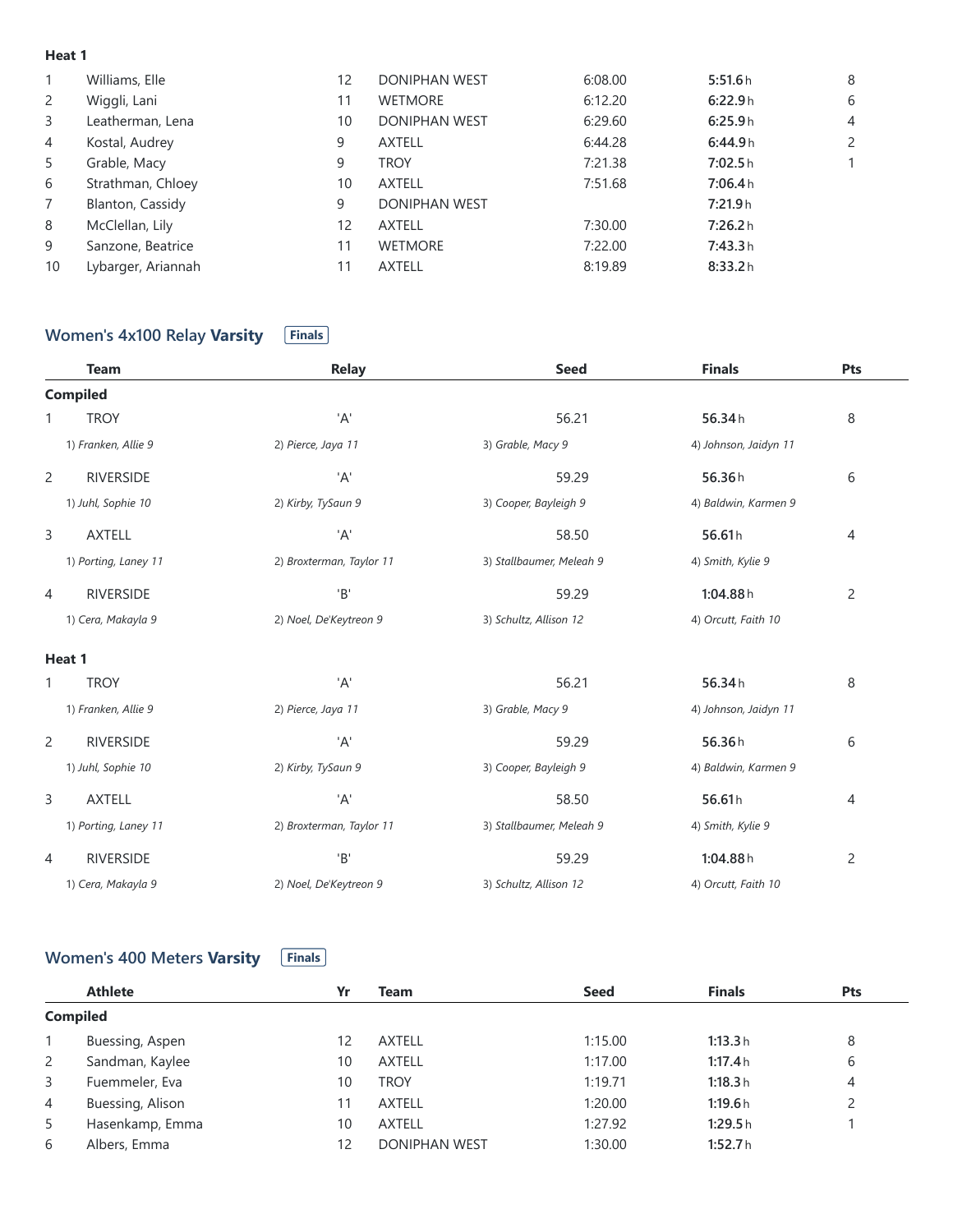#### **Heat 1**

|    | Buessing, Aspen  |    | <b>AXTELL</b>        | 1:15.00 | 1:13.3h | 8              |
|----|------------------|----|----------------------|---------|---------|----------------|
| 2  | Sandman, Kaylee  | 10 | <b>AXTELL</b>        | 1:17.00 | 1:17.4h | 6              |
| 3  | Fuemmeler, Eva   | 10 | <b>TROY</b>          | 1:19.71 | 1:18.3h | $\overline{4}$ |
| 4  | Buessing, Alison |    | AXTELL               | 1:20.00 | 1:19.6h | $\mathsf{2}$   |
| -5 | Hasenkamp, Emma  | 10 | <b>AXTELL</b>        | 1:27.92 | 1:29.5h |                |
| 6  | Albers, Emma     |    | <b>DONIPHAN WEST</b> | 1:30.00 | 1:52.7h |                |

#### **Women's 300m** Hurdles **Varsity Finals**

|                 | <b>Athlete</b>  | Yr | <b>Team</b>          | <b>Seed</b> | <b>Finals</b> | Pts            |
|-----------------|-----------------|----|----------------------|-------------|---------------|----------------|
| <b>Compiled</b> |                 |    |                      |             |               |                |
| $\mathbf{1}$    | Cole, Claire    | 11 | <b>DONIPHAN WEST</b> | 51.50       | 48.9h         | 8              |
| $\overline{2}$  | Smith, Kylie    | 9  | <b>AXTELL</b>        | 55.48       | 53.3h         | 6              |
| 3               | Orcutt, Faith   | 10 | <b>RIVERSIDE</b>     | 57.55       | 58.0h         | 4              |
| $\overline{4}$  | Carrasco, Emily | 10 | <b>AXTELL</b>        | 1:05.75     | 1:02.0h       | $\overline{c}$ |
| Heat 1          |                 |    |                      |             |               |                |
| $\mathbf{1}$    | Cole, Claire    | 11 | <b>DONIPHAN WEST</b> | 51.50       | 48.9h         | 8              |
| $\overline{2}$  | Smith, Kylie    | 9  | <b>AXTELL</b>        | 55.48       | 53.3h         | 6              |
| 3               | Orcutt, Faith   | 10 | <b>RIVERSIDE</b>     | 57.55       | 58.0h         | 4              |
| 4               | Carrasco, Emily | 10 | <b>AXTELL</b>        | 1:05.75     | 1:02.0h       | $\overline{2}$ |

## **Women's** 800 Meters **Varsity Finals**

|              | <b>Athlete</b>    | Yr | <b>Team</b>          | <b>Seed</b> | <b>Finals</b> | Pts            |
|--------------|-------------------|----|----------------------|-------------|---------------|----------------|
|              | <b>Compiled</b>   |    |                      |             |               |                |
| $\mathbf{1}$ | Williams, Elle    | 12 | <b>DONIPHAN WEST</b> | 2:28.30     | 2:29.8h       | 8              |
| 2            | Baldwin, Karmen   | 9  | <b>RIVERSIDE</b>     | 2:46.64     | 2:40.2 h      | 6              |
| 3            | Leatherman, Lena  | 10 | DONIPHAN WEST        | 2:49.60     | 2:49.5h       | $\overline{4}$ |
| 4            | Wiggli, Lani      | 11 | <b>WETMORE</b>       |             | 2:56.5h       | 2              |
| 5            | Schirza, Emma     | 11 | <b>AXTELL</b>        |             | 2:59.3h       | 1              |
| 6            | Strathman, Chloey | 10 | <b>AXTELL</b>        | 3:31.41     | 3:19.0h       |                |
| 7            | McClellan, Lily   | 12 | <b>AXTELL</b>        | 3:17.65     | 3:20.5h       |                |
| 8            | Nichols, Rylie    | 10 | <b>WETMORE</b>       | 3:29.97     | 3:29.0h       |                |
| Heat 1       |                   |    |                      |             |               |                |
| 1            | Williams, Elle    | 12 | <b>DONIPHAN WEST</b> | 2:28.30     | 2:29.8h       | 8              |
| 2            | Baldwin, Karmen   | 9  | <b>RIVERSIDE</b>     | 2:46.64     | 2:40.2 h      | 6              |
| 3            | Leatherman, Lena  | 10 | DONIPHAN WEST        | 2:49.60     | 2:49.5h       | 4              |
| 4            | Wiggli, Lani      | 11 | <b>WETMORE</b>       |             | 2:56.5h       | $\overline{c}$ |
| 5            | Schirza, Emma     | 11 | <b>AXTELL</b>        |             | 2:59.3h       | 1              |
| 6            | Strathman, Chloey | 10 | AXTELL               | 3:31.41     | 3:19.0h       |                |
| 7            | McClellan, Lily   | 12 | <b>AXTELL</b>        | 3:17.65     | 3:20.5h       |                |
| 8            | Nichols, Rylie    | 10 | <b>WETMORE</b>       | 3:29.97     | 3:29.0h       |                |
|              |                   |    |                      |             |               |                |

## **Women's** 200 Meters **Varsity Finals**

| Athlete         | $V -$<br>ш. | Team | <b>Seed</b><br>- - - - | <b>Finals</b><br>$\sim$ $\sim$ | Pts |
|-----------------|-------------|------|------------------------|--------------------------------|-----|
| <b>Compiled</b> |             |      |                        |                                |     |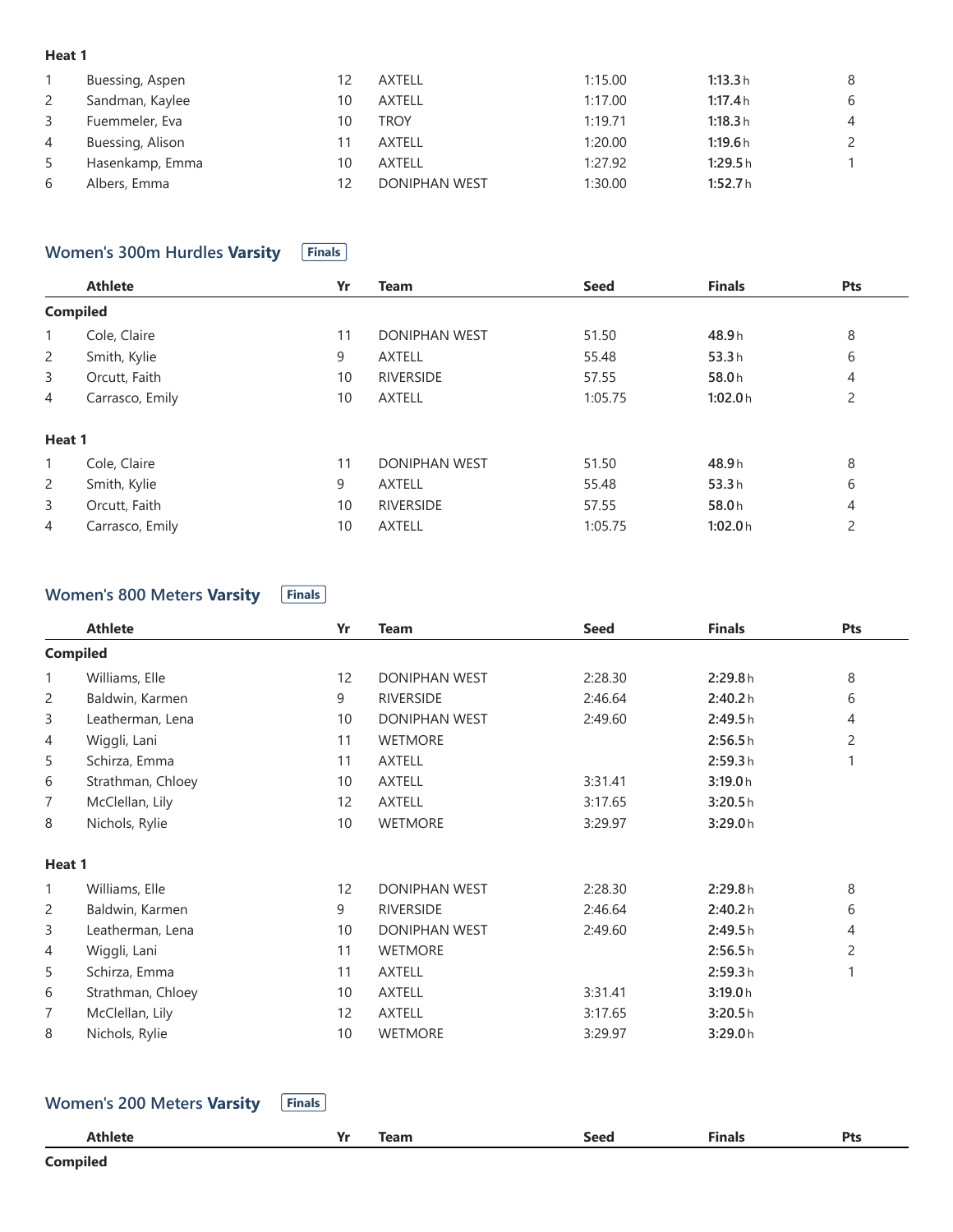| 1      | Horner, Allie    | 10 | DONIPHAN WEST        | 30.15 | 28.7h | 8              |
|--------|------------------|----|----------------------|-------|-------|----------------|
| 2      | Johnson, Jaidyn  | 11 | <b>TROY</b>          | 29.66 | 29.4h | 6              |
| 3      | Franken, Allie   | 9  | <b>TROY</b>          |       | 29.7h | 4              |
| 4      | Reno, Taygen     | 10 | DONIPHAN WEST        | 30.74 | 29.8h | 2              |
| 5      | Buessing, Alison | 11 | <b>AXTELL</b>        | 32.57 | 31.6h |                |
| 6      | Bloom, Faith     | 11 | <b>WETMORE</b>       | 32.34 | 32.1h |                |
| 7      | Kirby, TySaun    | 9  | <b>RIVERSIDE</b>     | 32.23 | 32.3h |                |
| 8      | Houghton, Sara   | 9  | <b>TROY</b>          | 29.86 | 33.8h |                |
| 9      | Olivieri, Alexis | 9  | <b>TROY</b>          |       | 44.7h |                |
| Heat 1 |                  |    |                      |       |       |                |
| 1      | Franken, Allie   | 9  | <b>TROY</b>          |       | 29.7h | $\overline{4}$ |
| 2      | Buessing, Alison | 11 | <b>AXTELL</b>        | 32.57 | 31.6h |                |
| 3      | Olivieri, Alexis | 9  | <b>TROY</b>          |       | 44.7h |                |
| Heat 2 |                  |    |                      |       |       |                |
| 1      | Horner, Allie    | 10 | <b>DONIPHAN WEST</b> | 30.15 | 28.7h | 8              |
| 2      | Johnson, Jaidyn  | 11 | <b>TROY</b>          | 29.66 | 29.4h | 6              |
| 3      | Reno, Taygen     | 10 | <b>DONIPHAN WEST</b> | 30.74 | 29.8h | 2              |
| 4      | Bloom, Faith     | 11 | <b>WETMORE</b>       | 32.34 | 32.1h |                |
| 5      | Kirby, TySaun    | 9  | <b>RIVERSIDE</b>     | 32.23 | 32.3h |                |
| 6      | Houghton, Sara   | 9  | <b>TROY</b>          | 29.86 | 33.8h |                |

# **Women's** 3200 Meters **Varsity Finals**

|                 | <b>Athlete</b>    | Yr | <b>Team</b>          | <b>Seed</b> | <b>Finals</b> | <b>Pts</b> |
|-----------------|-------------------|----|----------------------|-------------|---------------|------------|
| <b>Compiled</b> |                   |    |                      |             |               |            |
| 1               | Williams, Elle    | 12 | <b>DONIPHAN WEST</b> |             | 13:51.9h      | 8          |
| $\overline{2}$  | Buessing, Aspen   | 12 | <b>AXTELL</b>        | 14:40.00    | 14:12.6h      | 6          |
| 3               | Sanzone, Beatrice |    | <b>WETMORE</b>       |             | 18:14.5h      | 4          |
| Heat 1          |                   |    |                      |             |               |            |
|                 | Williams, Elle    | 12 | <b>DONIPHAN WEST</b> |             | 13:51.9h      | 8          |
| $\overline{2}$  | Buessing, Aspen   | 12 | <b>AXTELL</b>        | 14:40.00    | 14:12.6h      | 6          |
| 3               | Sanzone, Beatrice | 11 | <b>WETMORE</b>       |             | 18:14.5h      | 4          |

## **Women's** 4x400 Relay Varsity **Finals**

| <b>Team</b>         | <b>Relay</b>         | <b>Seed</b>           | <b>Finals</b>         | Pts |
|---------------------|----------------------|-----------------------|-----------------------|-----|
| <b>Compiled</b>     |                      |                       |                       |     |
| 1<br><b>AXTELL</b>  | 'A'                  | 4:52.00               | 4:49.31h              | 8   |
| 1) Kostal, Audrey 9 | 2) Porting, Laney 11 | 3) Sandman, Kaylee 10 | 4) Smith, Kylie 9     |     |
| 2<br><b>TROY</b>    | 'A'                  | 5:04.51               | 5:22.56h              | 6   |
| 1) Grable, Macy 9   | 2) Fuemmeler, Eva 10 | 3) Brown, Audrey 11   | 4) Johnson, Jaidyn 11 |     |
| Heat 1              |                      |                       |                       |     |
| <b>AXTELL</b>       | 'A'                  | 4:52.00               | 4:49.31h              | 8   |
| 1) Kostal, Audrey 9 | 2) Porting, Laney 11 | 3) Sandman, Kaylee 10 | 4) Smith, Kylie 9     |     |
| 2<br><b>TROY</b>    | 'A'                  | 5:04.51               | 5:22.56h              | 6   |
| 1) Grable, Macy 9   | 2) Fuemmeler, Eva 10 | 3) Brown, Audrey 11   | 4) Johnson, Jaidyn 11 |     |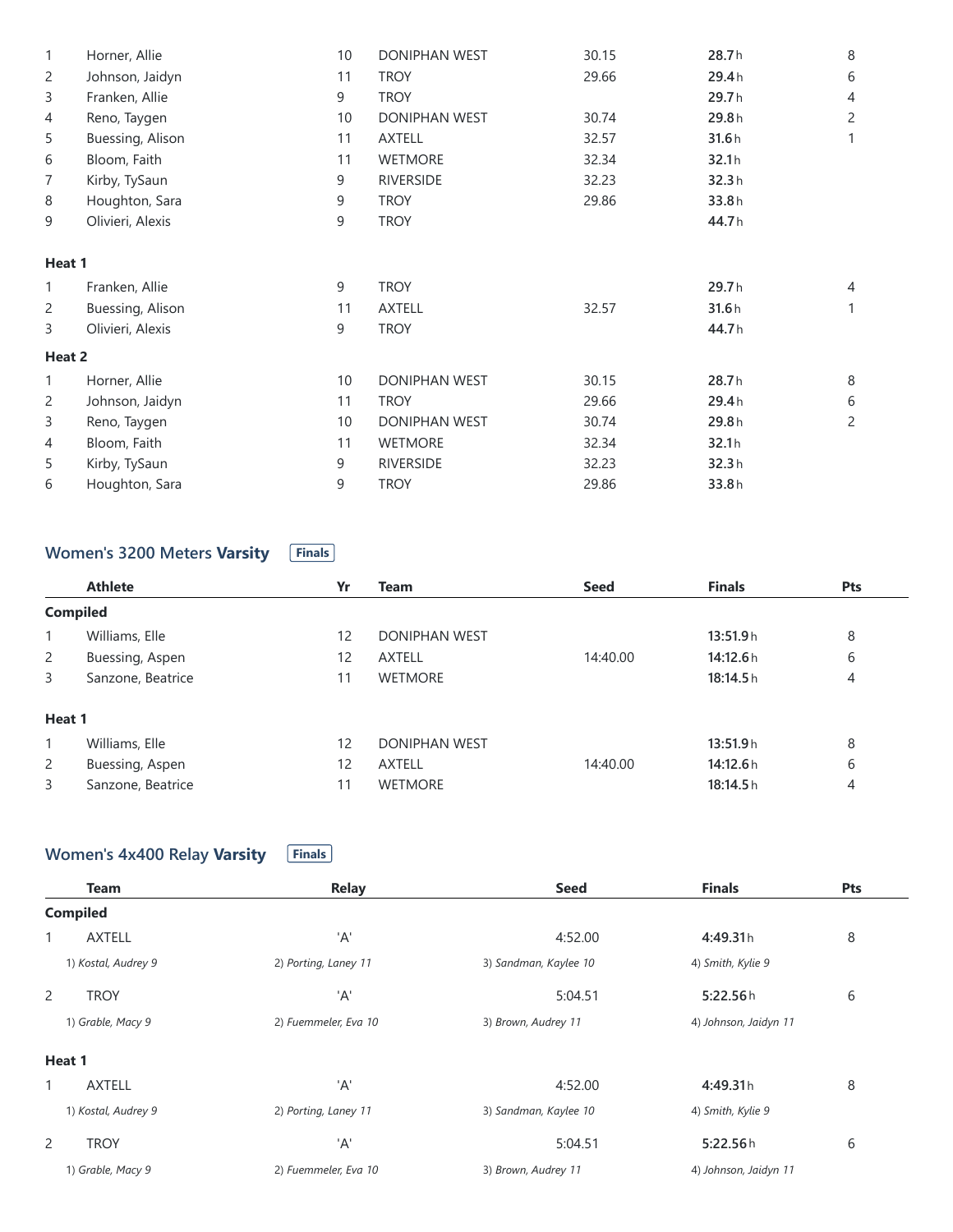#### **Women's Shot Put Varsity Finals**

|              | <b>Athlete</b>       | Yr | <b>Team</b>          | <b>Seed</b> | <b>Finals</b> | Pts            |
|--------------|----------------------|----|----------------------|-------------|---------------|----------------|
|              | <b>Compiled</b>      |    |                      |             |               |                |
| $\mathbf{1}$ | Idol, H'leigha       | 9  | <b>DONIPHAN WEST</b> | 30-09.75    | 29-08.50      | 8              |
| 2            | Schirza, Emma        | 11 | <b>AXTELL</b>        | 28-08.00    | 29-02.50      | 6              |
| 3            | Helmstetter, Madison | 10 | <b>DONIPHAN WEST</b> | 25-05.00    | 26-07.50      | $\overline{4}$ |
| 4            | Broxterman, Taylor   | 11 | <b>AXTELL</b>        | 27-06.00    | 26-07.00      | $\overline{c}$ |
| 5            | Lybarger, Ariannah   | 11 | <b>AXTELL</b>        | 23-05.00    | 25-09.00      | $\mathbf{1}$   |
| 6            | Lybarger, Alliyah    | 10 | <b>AXTELL</b>        | 23-00.00    | 25-08.50      |                |
| 7            | Claycamp, Kaitlyn    | 11 | WETMORE              | 26-01.00    | 25-07.00      |                |
| 8            | Noel, De'Keytreon    | 9  | <b>RIVERSIDE</b>     | 24-08.50    | 25-02.00      |                |
| 9            | Miner, Kaylynn       | 10 | DONIPHAN WEST        | 21-10.00    | 24-05.50      |                |
| 10           | Vandiver, Rachel     | 12 | <b>WETMORE</b>       | 23-07.50    | 24-00.00      |                |
| 11           | Franken, Kamryn      | 9  | <b>TROY</b>          | 23-05.00    | 23-04.00      |                |
| 12           | Collins, Faith       | 11 | <b>DONIPHAN WEST</b> | 23-10.00    | 23-00.00      |                |
| 13           | Foote, Kaylee        | 9  | WETMORE              | 23-02.00    | 22-11.50      |                |
| 14           | Cera, Makayla        | 9  | <b>RIVERSIDE</b>     | 17-05.00    | 22-05.50      |                |
| 15           | Larson, Karis        | 10 | <b>WETMORE</b>       | 24-09.00    | 22-05.00      |                |
| 16           | Hasenkamp, Emma      | 10 | <b>AXTELL</b>        | 26-08.00    | 20-10.00      |                |
| 17           | Jeschke, Caydence    | 11 | <b>TROY</b>          | 20-08.00    | 19-06.00      |                |
| Flight 1     |                      |    |                      |             |               |                |
| 1            | Idol, H'leigha       | 9  | <b>DONIPHAN WEST</b> | 30-09.75    | 29-08.50      | 8              |
| 2            | Schirza, Emma        | 11 | <b>AXTELL</b>        | 28-08.00    | 29-02.50      | 6              |
| 3            | Helmstetter, Madison | 10 | DONIPHAN WEST        | 25-05.00    | 26-07.50      | $\overline{4}$ |
| 4            | Broxterman, Taylor   | 11 | <b>AXTELL</b>        | 27-06.00    | 26-07.00      | $\overline{c}$ |
| 5            | Lybarger, Ariannah   | 11 | <b>AXTELL</b>        | 23-05.00    | 25-09.00      | $\mathbf{1}$   |
| 6            | Lybarger, Alliyah    | 10 | <b>AXTELL</b>        | 23-00.00    | 25-08.50      |                |
| 7            | Claycamp, Kaitlyn    | 11 | WETMORE              | 26-01.00    | 25-07.00      |                |
| 8            | Noel, De'Keytreon    | 9  | <b>RIVERSIDE</b>     | 24-08.50    | 25-02.00      |                |
| 9            | Miner, Kaylynn       | 10 | <b>DONIPHAN WEST</b> | 21-10.00    | 24-05.50      |                |
| 10           | Vandiver, Rachel     | 12 | WETMORE              | 23-07.50    | 24-00.00      |                |
| 11           | Franken, Kamryn      | 9  | <b>TROY</b>          | 23-05.00    | 23-04.00      |                |
| 12           | Collins, Faith       | 11 | <b>DONIPHAN WEST</b> | 23-10.00    | 23-00.00      |                |
| 13           | Foote, Kaylee        | 9  | <b>WETMORE</b>       | 23-02.00    | 22-11.50      |                |
| 14           | Cera, Makayla        | 9  | <b>RIVERSIDE</b>     | 17-05.00    | 22-05.50      |                |
| 15           | Larson, Karis        | 10 | <b>WETMORE</b>       | 24-09.00    | 22-05.00      |                |
| 16           | Hasenkamp, Emma      | 10 | <b>AXTELL</b>        | 26-08.00    | 20-10.00      |                |
| 17           | Jeschke, Caydence    | 11 | <b>TROY</b>          | 20-08.00    | 19-06.00      |                |

# **Women's Discus Varsity Finals**

|                | <b>Athlete</b>       | Yr | Team                 | <b>Seed</b>  | <b>Finals</b> | <b>Pts</b> |  |  |  |  |
|----------------|----------------------|----|----------------------|--------------|---------------|------------|--|--|--|--|
|                | <b>Compiled</b>      |    |                      |              |               |            |  |  |  |  |
|                | Claycamp, Kaitlyn    | 11 | <b>WETMORE</b>       | 77-07.00     | 83-01.00      | 8          |  |  |  |  |
| 2              | Strathman, Kenzie    | 12 | <b>WETMORE</b>       | 76-01.00     | 82-01.00      | 6          |  |  |  |  |
| 3              | Broxterman, Taylor   |    | AXTELL               | $94 - 02.50$ | 78-00.00      | 4          |  |  |  |  |
| $\overline{4}$ | Helmstetter, Madison | 10 | <b>DONIPHAN WEST</b> | 65-02.00     | 71-01.00      | 2          |  |  |  |  |
| -5             | Idol, H'leigha       | 9  | <b>DONIPHAN WEST</b> | $61 - 04.00$ | 70-10.00      |            |  |  |  |  |
| 6              | Miner, Kaylynn       | 10 | <b>DONIPHAN WEST</b> | 61-03.00     | 68-09.00      |            |  |  |  |  |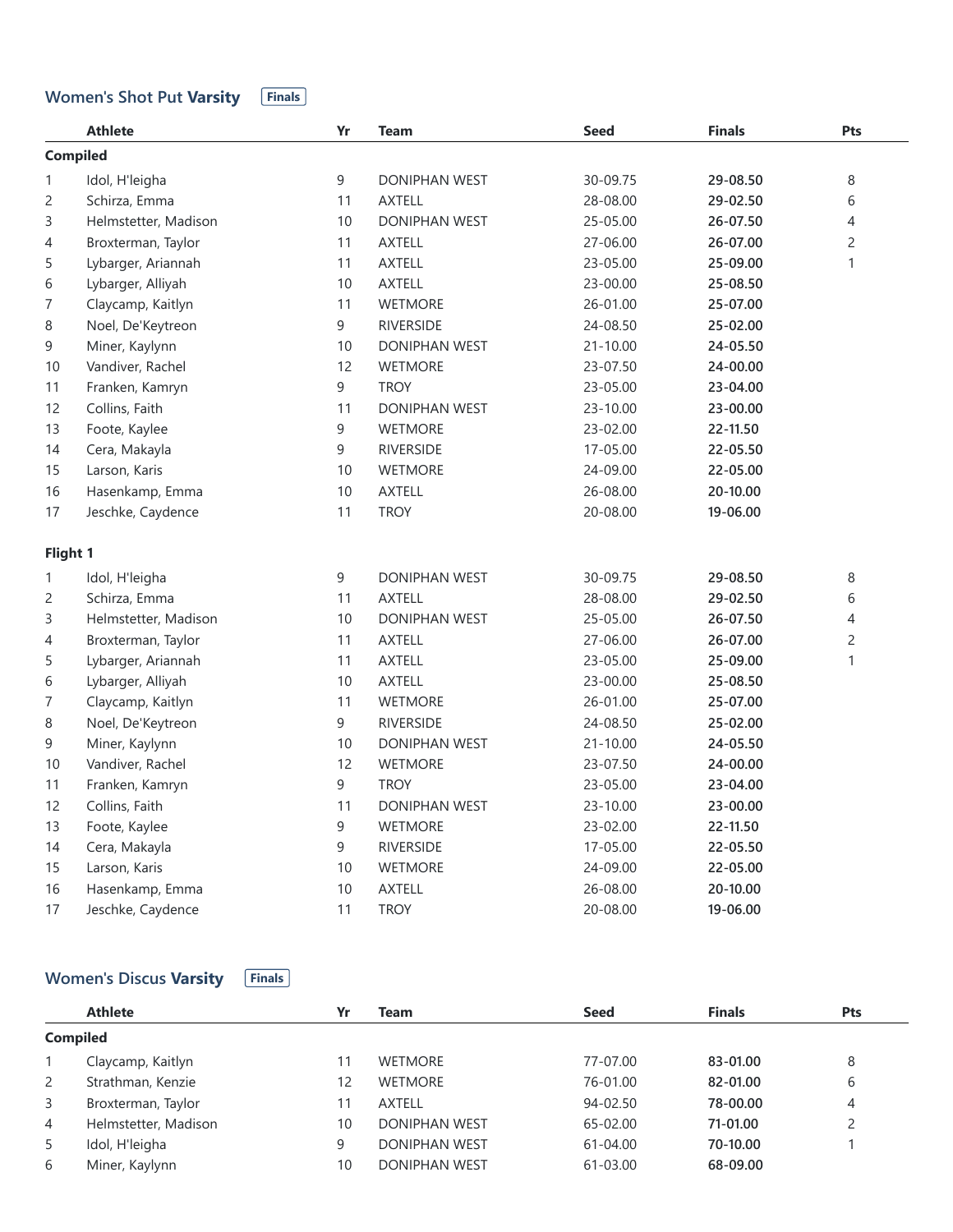|              | <b>Compiled</b>                                 |    |                      |             |               |                |
|--------------|-------------------------------------------------|----|----------------------|-------------|---------------|----------------|
|              | <b>Athlete</b>                                  | Yr | <b>Team</b>          | <b>Seed</b> | <b>Finals</b> | Pts            |
|              | <b>Women's Javelin Varsity</b><br><b>Finals</b> |    |                      |             |               |                |
| 16           | Jeschke, Caydence                               | 11 | <b>TROY</b>          | 35-11.00    | 33-06.00      |                |
| 15           | Cera, Makayla                                   | 9  | <b>RIVERSIDE</b>     | 51-02.00    | 54-09.00      |                |
| 14           | Franken, Kamryn                                 | 9  | <b>TROY</b>          | 56-00.25    | 54-10.00      |                |
| 13           | Hasenkamp, Emma                                 | 10 | <b>AXTELL</b>        | 66-07.50    | 57-04.00      |                |
| 12           | Lybarger, Alliyah                               | 10 | <b>AXTELL</b>        | 54-10.50    | 60-00.00      |                |
| 11           | Foote, Kaylee                                   | 9  | <b>WETMORE</b>       | 53-07.00    | 60-06.00      |                |
| 10           | Vandiver, Rachel                                | 12 | <b>WETMORE</b>       | 61-11.00    | 61-05.00      |                |
| 9            | Larson, Karis                                   | 10 | <b>WETMORE</b>       | 72-01.00    | 61-06.00      |                |
| 8            | Collins, Faith                                  | 11 | DONIPHAN WEST        | 63-03.00    | 61-11.00      |                |
| 7            | Noel, De'Keytreon                               | 9  | <b>RIVERSIDE</b>     | 62-11.00    | 62-03.00      |                |
| 6            | Miner, Kaylynn                                  | 10 | <b>DONIPHAN WEST</b> | 61-03.00    | 68-09.00      |                |
| 5            | Idol, H'leigha                                  | 9  | DONIPHAN WEST        | 61-04.00    | 70-10.00      | $\mathbf{1}$   |
| 4            | Helmstetter, Madison                            | 10 | DONIPHAN WEST        | 65-02.00    | 71-01.00      | $\overline{c}$ |
| 3            | Broxterman, Taylor                              | 11 | <b>AXTELL</b>        | 94-02.50    | 78-00.00      | $\overline{4}$ |
| 2            | Strathman, Kenzie                               | 12 | <b>WETMORE</b>       | 76-01.00    | 82-01.00      | 6              |
| $\mathbf{1}$ | Claycamp, Kaitlyn                               | 11 | <b>WETMORE</b>       | 77-07.00    | 83-01.00      | $\,8\,$        |
| Flight 1     |                                                 |    |                      |             |               |                |
| 16           | Jeschke, Caydence                               | 11 | <b>TROY</b>          | 35-11.00    | 33-06.00      |                |
| 15           | Cera, Makayla                                   | 9  | <b>RIVERSIDE</b>     | 51-02.00    | 54-09.00      |                |
| 14           | Franken, Kamryn                                 | 9  | <b>TROY</b>          | 56-00.25    | 54-10.00      |                |
| 13           | Hasenkamp, Emma                                 | 10 | <b>AXTELL</b>        | 66-07.50    | 57-04.00      |                |
| 12           | Lybarger, Alliyah                               | 10 | <b>AXTELL</b>        | 54-10.50    | 60-00.00      |                |
| 11           | Foote, Kaylee                                   | 9  | <b>WETMORE</b>       | 53-07.00    | 60-06.00      |                |
| 10           | Vandiver, Rachel                                | 12 | <b>WETMORE</b>       | 61-11.00    | 61-05.00      |                |
| 9            | Larson, Karis                                   | 10 | <b>WETMORE</b>       | 72-01.00    | 61-06.00      |                |
| 8            | Collins, Faith                                  | 11 | <b>DONIPHAN WEST</b> | 63-03.00    | 61-11.00      |                |
| 7            | Noel, De'Keytreon                               | 9  | <b>RIVERSIDE</b>     | 62-11.00    | 62-03.00      |                |

#### **Women's Javelin Varsity Finals**

|                 | <b>Athlete</b>       | Yr | <b>Team</b>          | <b>Seed</b> | <b>Finals</b> | Pts |
|-----------------|----------------------|----|----------------------|-------------|---------------|-----|
| <b>Compiled</b> |                      |    |                      |             |               |     |
| $\mathbf{1}$    | Buessing, Alison     | 11 | <b>AXTELL</b>        | 86-10.00    | 98-07.00      | 8   |
| 2               | Broxterman, Taylor   | 11 | <b>AXTELL</b>        | 79-08.50    | 86-03.00      | 6   |
| 3               | Strathman, Kenzie    | 12 | <b>WETMORE</b>       | 78-07.00    | 72-06.00      | 4   |
| 4               | Strathman, Chloey    | 10 | <b>AXTELL</b>        | 67-00.00    | 71-05.00      | 1.5 |
| 4               | Larson, Karis        | 10 | <b>WETMORE</b>       | 79-07.00    | 71-05.00      | 1.5 |
| 6               | Jeschke, Caydence    | 11 | <b>TROY</b>          | 58-10.00    | 65-07.00      |     |
| $\overline{7}$  | Collins, Faith       | 11 | <b>DONIPHAN WEST</b> | 56-07.00    | 65-06.00      |     |
| 8               | Noel, De'Keytreon    | 9  | <b>RIVERSIDE</b>     | 46-09.00    | 63-02.00      |     |
| 9               | Idol, H'leigha       | 9  | <b>DONIPHAN WEST</b> | 59-01.00    | 60-01.00      |     |
| 10              | Franken, Kamryn      | 9  | <b>TROY</b>          | 59-01.00    | 58-10.00      |     |
| 11              | Helmstetter, Madison | 10 | <b>DONIPHAN WEST</b> | 61-03.00    | 58-02.00      |     |
| 12              | Houghton, Sara       | 9  | <b>TROY</b>          | 56-11.00    | 53-05.00      |     |
| 13              | Cera, Makayla        | 9  | <b>RIVERSIDE</b>     | 63-00.00    | 53-03.00      |     |
| 14              | Olivieri, Alexis     | 9  | <b>TROY</b>          | 41-09.50    | 37-04.00      |     |
| 15              | Miner, Kaylynn       | 10 | <b>DONIPHAN WEST</b> | 49-07.00    | 36-08.00      |     |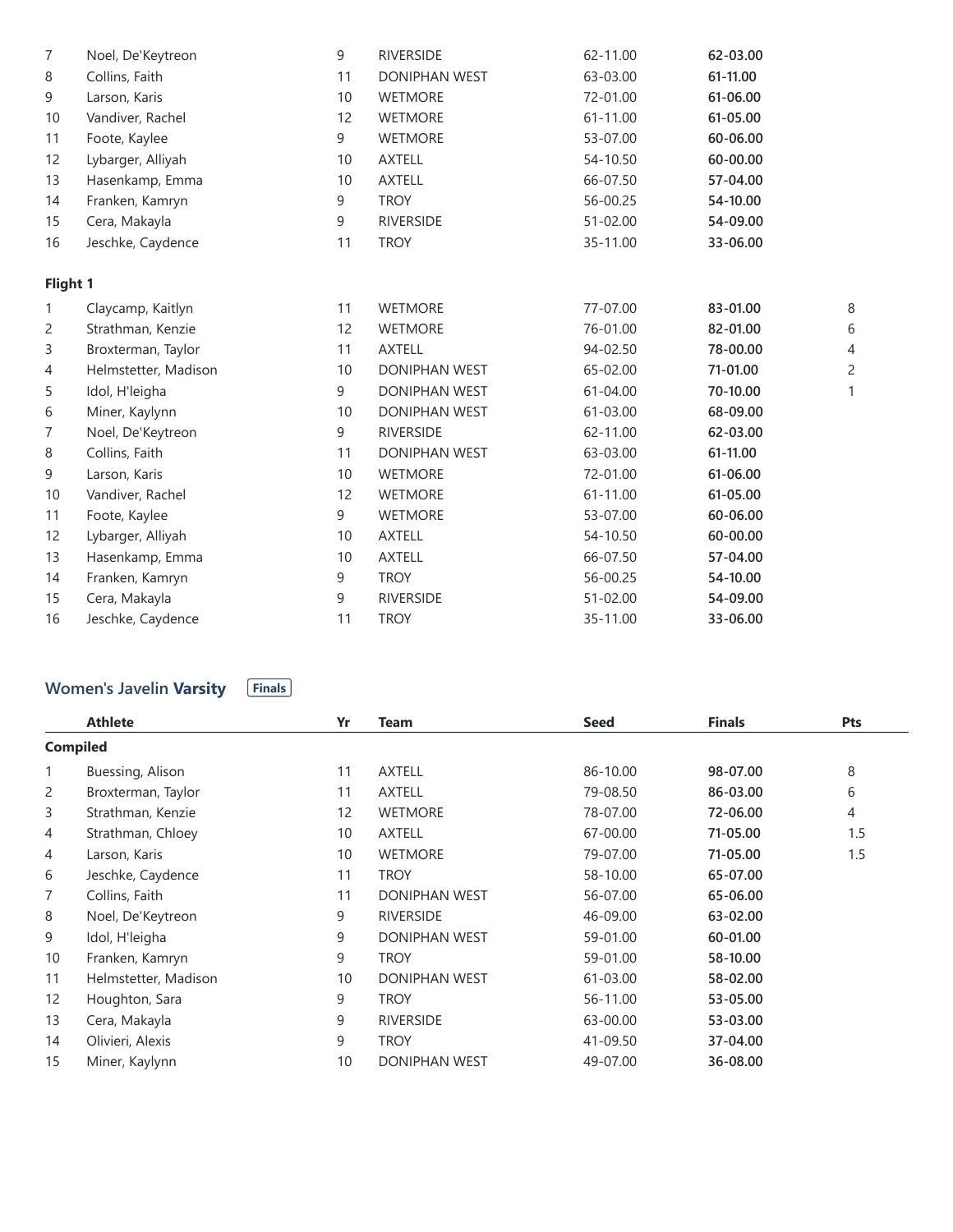#### **Flight 1**

| $\mathbf{1}$   | Buessing, Alison     | 11                | <b>AXTELL</b>        | 86-10.00 | 98-07.00 | 8              |
|----------------|----------------------|-------------------|----------------------|----------|----------|----------------|
| 2              | Broxterman, Taylor   | 11                | <b>AXTELL</b>        | 79-08.50 | 86-03.00 | 6              |
| 3              | Strathman, Kenzie    | $12 \overline{ }$ | <b>WETMORE</b>       | 78-07.00 | 72-06.00 | $\overline{4}$ |
| 4              | Strathman, Chloey    | 10                | <b>AXTELL</b>        | 67-00.00 | 71-05.00 | 1.5            |
| 4              | Larson, Karis        | 10                | <b>WETMORE</b>       | 79-07.00 | 71-05.00 | 1.5            |
| 6              | Jeschke, Caydence    | 11                | troy                 | 58-10.00 | 65-07.00 |                |
| $\overline{7}$ | Collins, Faith       | 11                | <b>DONIPHAN WEST</b> | 56-07.00 | 65-06.00 |                |
| 8              | Noel, De'Keytreon    | 9                 | <b>RIVERSIDE</b>     | 46-09.00 | 63-02.00 |                |
| 9              | Idol, H'leigha       | 9                 | <b>DONIPHAN WEST</b> | 59-01.00 | 60-01.00 |                |
| 10             | Franken, Kamryn      | 9                 | troy                 | 59-01.00 | 58-10.00 |                |
| 11             | Helmstetter, Madison | 10 <sup>°</sup>   | <b>DONIPHAN WEST</b> | 61-03.00 | 58-02.00 |                |
| 12             | Houghton, Sara       | 9                 | troy                 | 56-11.00 | 53-05.00 |                |
| 13             | Cera, Makayla        | 9                 | <b>RIVERSIDE</b>     | 63-00.00 | 53-03.00 |                |
| 14             | Olivieri, Alexis     | 9                 | <b>TROY</b>          | 41-09.50 | 37-04.00 |                |
| 15             | Miner, Kaylynn       | 10                | <b>DONIPHAN WEST</b> | 49-07.00 | 36-08.00 |                |

## **Women's High Jump Varsity Finals**

|        | <b>Athlete</b>   | Yr | <b>Team</b>          | <b>Seed</b> | <b>Finals</b> | Pts            |
|--------|------------------|----|----------------------|-------------|---------------|----------------|
|        | <b>Compiled</b>  |    |                      |             |               |                |
| 1      | Cole, Claire     | 11 | DONIPHAN WEST        | $5 - 02.00$ | $5 - 00.00$   | 8              |
| 2      | Porting, Laney   | 11 | <b>AXTELL</b>        |             | 4-10.00       | 6              |
| 3      | Horner, Allie    | 10 | DONIPHAN WEST        | 4-08.00     | 4-10.00       | 4              |
| 4      | Pierce, Jaya     | 11 | <b>TROY</b>          | 4-10.00     | 4-08.00       | $\overline{c}$ |
| 5      | Sandman, Kaylee  | 10 | <b>AXTELL</b>        | 4-04.00     | 4-06.00       |                |
| 6      | Baldwin, Karmen  | 9  | <b>RIVERSIDE</b>     | 4-06.00     | 4-02.00       |                |
| 7      | Albers, Hannah   | 10 | DONIPHAN WEST        | 4-00.00     | 4-02.00       |                |
| 8      | Blanton, Cassidy | 9  | <b>DONIPHAN WEST</b> | 4-02.00     | 4-00.00       |                |
| $-\,-$ | Schultz, Allison | 12 | <b>RIVERSIDE</b>     | $3 - 08.00$ | <b>NH</b>     |                |
|        | Flight 1         |    |                      |             |               |                |
| 1      | Cole, Claire     | 11 | <b>DONIPHAN WEST</b> | $5 - 02.00$ | $5 - 00.00$   | 8              |
| 2      | Porting, Laney   | 11 | <b>AXTELL</b>        |             | 4-10.00       | 6              |
| 3      | Horner, Allie    | 10 | <b>DONIPHAN WEST</b> | 4-08.00     | 4-10.00       | 4              |
| 4      | Pierce, Jaya     | 11 | <b>TROY</b>          | 4-10.00     | 4-08.00       | $\overline{c}$ |
| 5      | Sandman, Kaylee  | 10 | <b>AXTELL</b>        | 4-04.00     | 4-06.00       | 1              |
| 6      | Baldwin, Karmen  | 9  | <b>RIVERSIDE</b>     | 4-06.00     | 4-02.00       |                |
| 7      | Albers, Hannah   | 10 | DONIPHAN WEST        | 4-00.00     | 4-02.00       |                |
| 8      | Blanton, Cassidy | 9  | DONIPHAN WEST        | 4-02.00     | 4-00.00       |                |
| $-\,-$ | Schultz, Allison | 12 | <b>RIVERSIDE</b>     | $3 - 08.00$ | <b>NH</b>     |                |

## **Women's Pole Vault Varsity Finals**

|                 | <b>Athlete</b> |    | Team                 | <b>Seed</b> | <b>Finals</b> | Pts |  |  |
|-----------------|----------------|----|----------------------|-------------|---------------|-----|--|--|
| <b>Compiled</b> |                |    |                      |             |               |     |  |  |
|                 | Foster, Ali    | 10 | <b>DONIPHAN WEST</b> | 7-00.00     | 7-00.00       | 8   |  |  |
| <u>_</u>        | Orcutt, Faith  | 10 | <b>RIVERSIDE</b>     | 5-00.00     | $5 - 00.00$   | h   |  |  |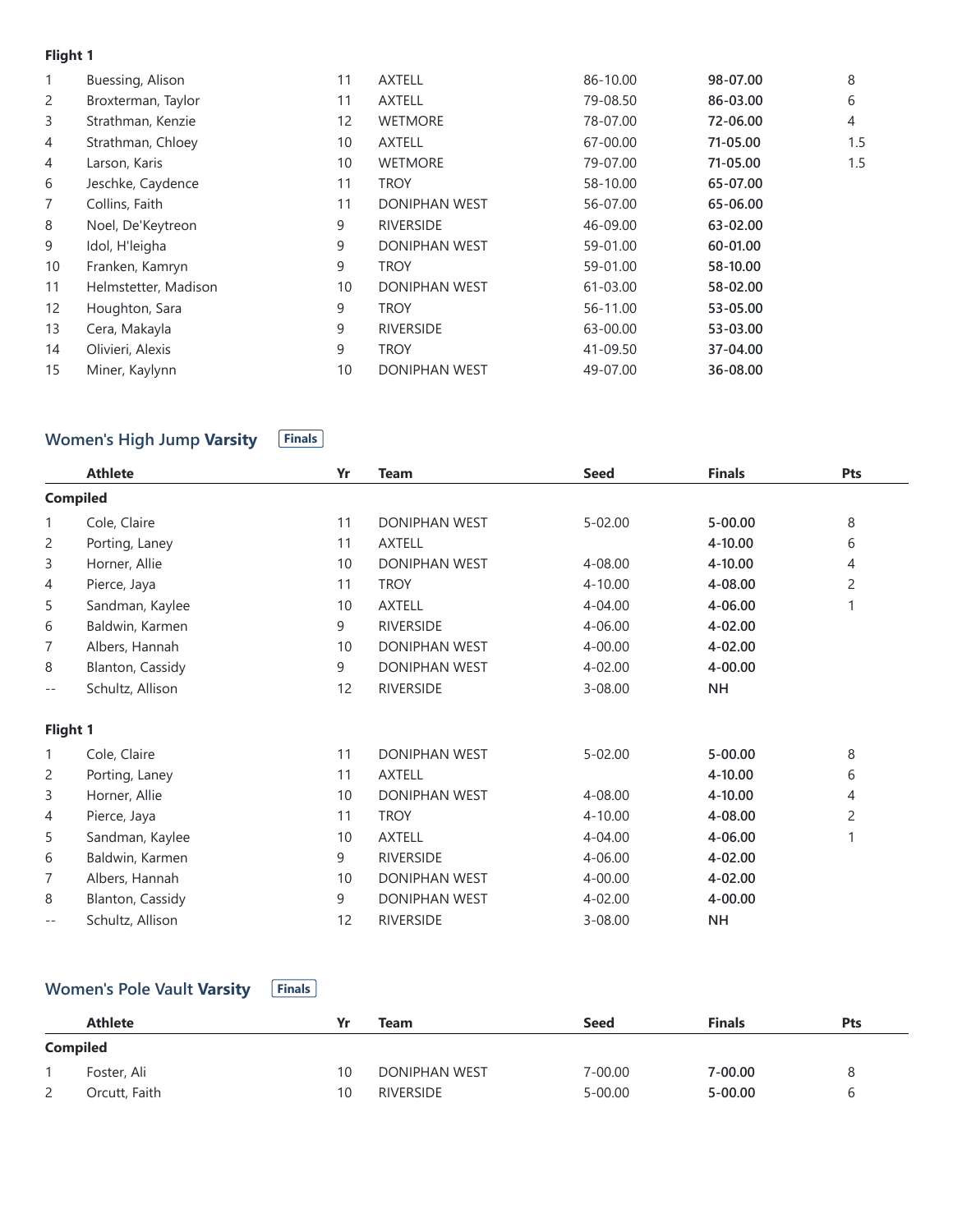## **Flight 1**

|          | Foster, Ali   | <b>DONIPHAN WEST</b> | 7-00.00     | $7 - 00.00$ |  |
|----------|---------------|----------------------|-------------|-------------|--|
| <u>_</u> | Orcutt, Faith | <b>RIVERSIDE</b>     | $5 - 00.00$ | $5 - 00.00$ |  |

# **Women's Long Jump Varsity Finals**

|                | <b>Athlete</b>    | Yr | <b>Team</b>          | <b>Seed</b>  | <b>Finals</b> | Pts            |
|----------------|-------------------|----|----------------------|--------------|---------------|----------------|
|                | <b>Compiled</b>   |    |                      |              |               |                |
| $\mathbf{1}$   | Juhl, Sophie      | 10 | <b>RIVERSIDE</b>     | 15-00.00     | 15-11.50      | 8              |
| $\overline{c}$ | Porting, Laney    | 11 | <b>AXTELL</b>        | 15-02.00     | 15-00.75      | 6              |
| 3              | Fuemmeler, Eva    | 10 | <b>TROY</b>          | 13-02.00     | 14-04.50      | 4              |
| 4              | Franken, Allie    | 9  | <b>TROY</b>          |              | 14-00.50      | $\overline{c}$ |
| 5              | Nichols, Rylie    | 10 | <b>WETMORE</b>       | 13-07.00     | 13-10.50      |                |
| 6              | Horner, Allie     | 10 | <b>DONIPHAN WEST</b> | 14-07.50     | 13-09.00      |                |
| 7              | Pierce, Jaya      | 11 | <b>TROY</b>          |              | 12-08.00      |                |
| 7              | Fillmore, Taylor  | 12 | <b>WETMORE</b>       | 13-00.75     | 12-08.00      |                |
| 9              | Cooper, Bayleigh  | 9  | <b>RIVERSIDE</b>     | 13-08.50     | 12-01.00      |                |
| 10             | Schultz, Allison  | 12 | <b>RIVERSIDE</b>     | $11 - 01.00$ | 11-08.75      |                |
| 11             | Sanzone, Beatrice | 11 | <b>WETMORE</b>       | 11-02.00     | 11-06.50      |                |
| Flight 1       |                   |    |                      |              |               |                |
| 1              | Juhl, Sophie      | 10 | <b>RIVERSIDE</b>     | 15-00.00     | 15-11.50      | 8              |
| $\overline{c}$ | Porting, Laney    | 11 | <b>AXTELL</b>        | 15-02.00     | 15-00.75      | 6              |
| 3              | Fuemmeler, Eva    | 10 | <b>TROY</b>          | 13-02.00     | 14-04.50      | 4              |
| 4              | Franken, Allie    | 9  | <b>TROY</b>          |              | 14-00.50      | $\overline{c}$ |
| 5              | Nichols, Rylie    | 10 | <b>WETMORE</b>       | 13-07.00     | 13-10.50      | 1              |
| 6              | Horner, Allie     | 10 | <b>DONIPHAN WEST</b> | 14-07.50     | 13-09.00      |                |
| 7              | Pierce, Jaya      | 11 | <b>TROY</b>          |              | 12-08.00      |                |
| 7              | Fillmore, Taylor  | 12 | <b>WETMORE</b>       | 13-00.75     | 12-08.00      |                |
| 9              | Cooper, Bayleigh  | 9  | <b>RIVERSIDE</b>     | 13-08.50     | 12-01.00      |                |
| 10             | Schultz, Allison  | 12 | <b>RIVERSIDE</b>     | 11-01.00     | 11-08.75      |                |
| 11             | Sanzone, Beatrice | 11 | <b>WETMORE</b>       | 11-02.00     | 11-06.50      |                |

## **Women's Triple Jump Varsity Finals**

|                 | <b>Athlete</b>      | Yr | <b>Team</b>          | <b>Seed</b> | <b>Finals</b> | Pts |
|-----------------|---------------------|----|----------------------|-------------|---------------|-----|
| <b>Compiled</b> |                     |    |                      |             |               |     |
| $\mathbf{1}$    | Cole, Claire        | 11 | <b>DONIPHAN WEST</b> | 33-04.50    | 33-10.50      | 8   |
| $\overline{2}$  | Smith, Kylie        | 9  | <b>AXTELL</b>        | 31-05.75    | 32-07.50      | 6   |
| 3               | Juhl, Sophie        | 10 | <b>RIVERSIDE</b>     | 32-02.75    | 31-09.00      | 4   |
| $\overline{4}$  | Cooper, Bayleigh    | 9  | <b>RIVERSIDE</b>     | 30-01.25    | 29-03.00      | 2   |
| 5               | Fuemmeler, Eva      | 10 | <b>TROY</b>          | 28-09.00    | 29-01.00      |     |
| 6               | Fillmore, Taylor    | 12 | <b>WETMORE</b>       | 26-11.50    | 28-04.50      |     |
| $\overline{7}$  | Grable, Macy        | 9  | <b>TROY</b>          | 29-06.75    | 27-11.00      |     |
| 8               | Idol, H'leigha      | 9  | <b>DONIPHAN WEST</b> | 28-02.00    | 27-07.50      |     |
| 9               | Stallbaumer, Meleah | 9  | <b>AXTELL</b>        | 28-06.00    | 27-06.00      |     |